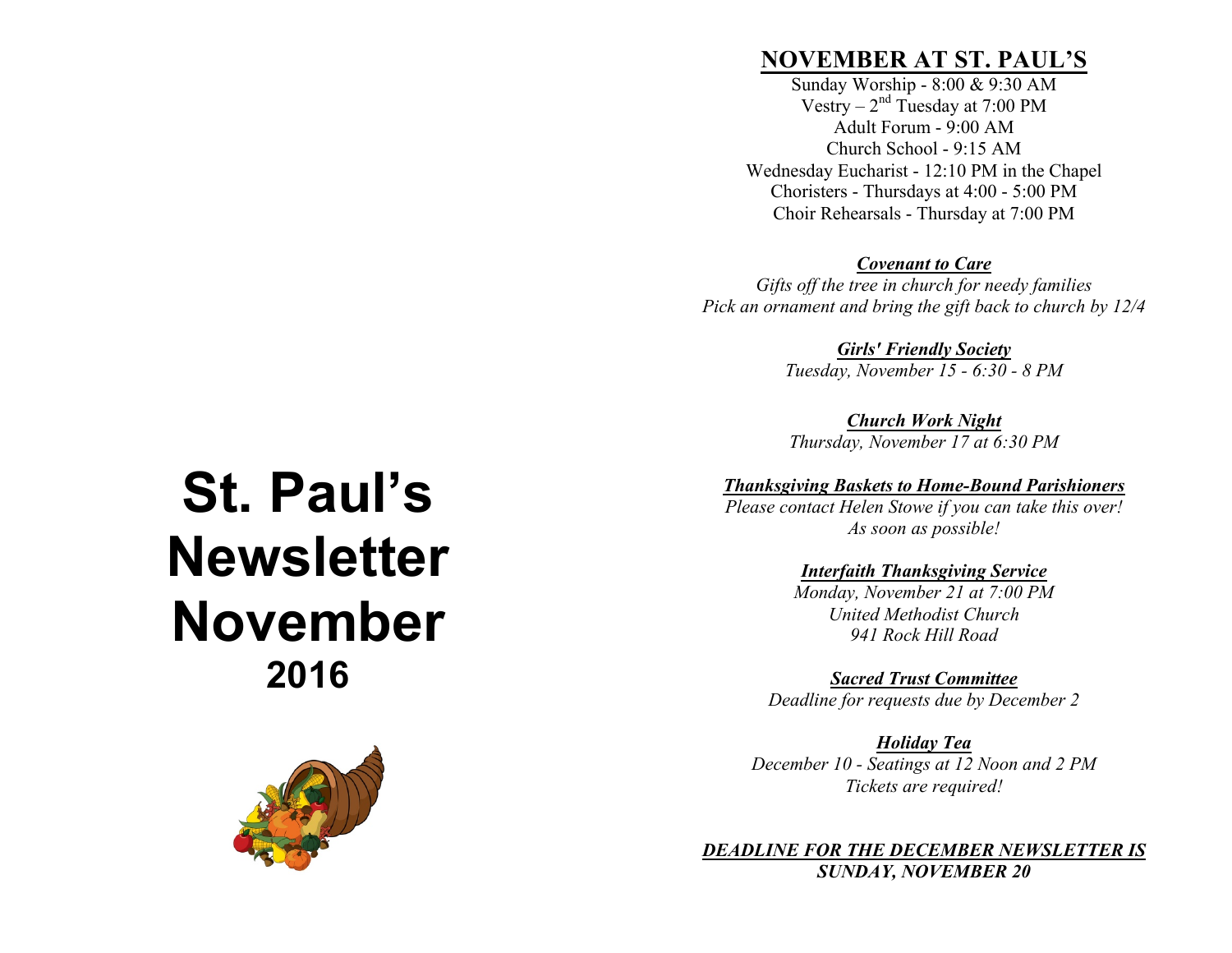#### Dear Companions in Christ,

We were fortunate enough to hear the entire Adams family -- Fee, Dave, Luke and Logan -- preach a great sermon recently in support of this year's stewardship drive. They began by each sharing favorite "reflections" of their life at St. Paul's:

*"The sound of the church bell ringing on Sunday morning."*

*"Sermons of hope, peace and love."*

*"The Confirmation class experience."*

*"The Easter Egg hunts (even though I am too old)."*

*"A place of solace when you're hurting."*

*"Christmas celebration, with the kids' pageant, and the glow of the Holy Spirit as we pass candles from pew to pew."*

*"An opportunity to teach church school."*

*"Evening soccer games in Nicaragua."*

*"Pancake supper -- Bacon, Bacon and more Bacon (and sausage too)."*

Can you guess which Adams said what?

As personal as these memories are, the Adams realized that they "were only made possible by the faithful giving and support from past and present members." And that includes YOU.

What comes to mind when you reflect upon your fondest reflections of life in this parish community? How -- in terms of financial giving, and with your time and many talents -- will you keep it going strong for yourself and others yet to come?

Faithfully, *Dee Anne*

### **Vestry Update for October 2016**

At our meeting in October most of our time was spent on continuing business and discussions pertaining to events taking place over the next 4 months. The treasurer's report was reviewed and approved as submitted. Pledges are slightly behind budget and we will be transferring \$25,000 from the General Investment Fund to our checking account to cover cash needs through the end of the year.

We discussed and adopted hiring guidelines that set conditions under which a parishioner may be hired when all avenues to obtain qualified applicants from outside sources have been exhausted. Our goal is to avoid dual relationships and the hiring of a parishioner for a paid staff position, in accordance with guidelines from ECCT, but we recognize that there are circumstances in which this may be unavoidable.

In ongoing operations, we will be switching to All Waste for our trash removal and recycling. You will begin to see additional blue containers in various locations throughout the parish hall to increase the amount of items we recycle. We are also exploring hiring a new snow removal provider and are currently soliciting bids from 3 companies.

A revision to the Sacred Trust Bylaws as drafted by the Sacred Trust Committee was discussed and approved by the Vestry. This change will be presented to the Parish at our annual meeting, scheduled for January  $22<sup>nd</sup>$ , for ratification. It addresses how unallocated funds remaining in the account at the end of the year may be used.

Bob Mansfield has located a time capsule from 1965 when the Holtkamp organ was dedicated. It was hidden behind a wall on a window sill in the Rector's vesting area that was covered over when the organ was installed. The time capsule will be opened and contents read at Stewardship Sunday on October  $30<sup>th</sup>$ . We will begin putting together a new time capsule commemorating our  $275<sup>th</sup>$  anniversary and will fill it at our annual meeting on January  $22<sup>nd</sup>$ 

Finally, we approved ordering a bus for parishioners to attend the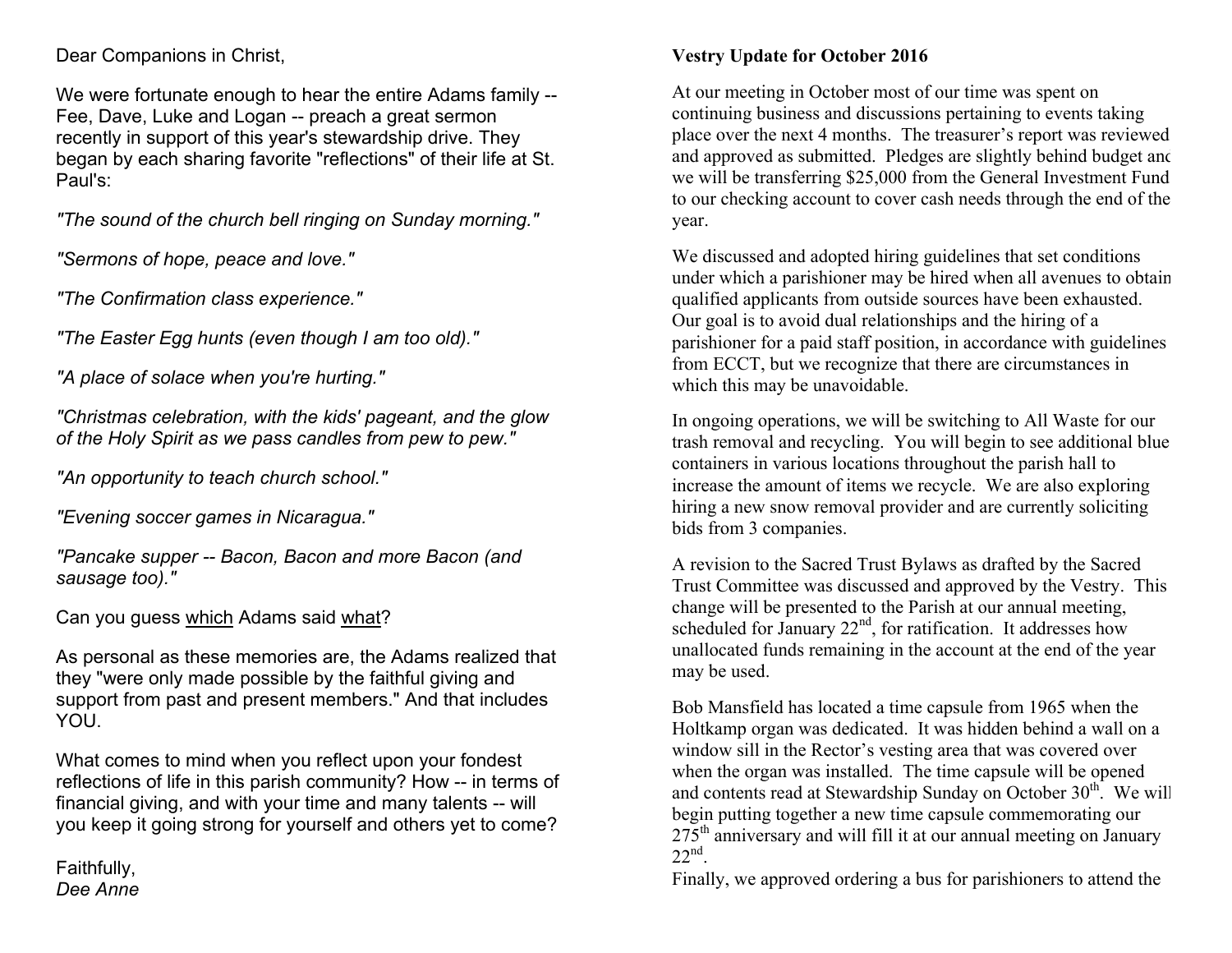November  $20<sup>th</sup> ECCT$  service at the XL Center in Hartford where our Presiding Bishop Michael Curry will be preaching. A nominal fee of \$5 per person will be requested to help defray some of the cost. The bus will depart shortly after 9:00 from St. Paul's, drop people off at the XL Center, and leave at 1:00 to return to Wallingford.

Your wardens, Amy Foster & Chuck Maynard

#### **Work Night, Thursday, November 17 at 6:30 PM**

We will be changing light bulbs, oiling fans, checking emergency lighting, fixing pews, etc. etc. It's fun and you can meet new people, as well as helping our church get spruced up. Contact Bob Mansfield if you would like to help out

#### **Sacred Trust Committee**

The next meeting of the Committee will be Sunday, December 11, 2016 at 9:00 AM in the Chapel. Any requests for funding from the Sacred Trust Committee must be submitted to the parish office no later than Friday, December 2.

**Our Holiday Tree** for Covenant to Care is up! Please consider taking an ornament (or two) and purchasing the item on it. The gifts will be for our DCF social worker and our Nurturing Families liaison to distribute to needy families. Please return the purchased items (and the tags) by St. Nicholas Day, December 4. Thank you!

**Homeless/Emergency Shelter** opens for the season on November 15th and St. Paul's will once again be serving food on Sundays starting at 6:00 pm. Our first sign-up date is Nov. 20th and sign-up sheets for the first three months are posted on the bulletin board at the back of the church. It would be helpful to have some new volunteers so if you feel called to this ministry and have not served at the Shelter before we will welcome you! Just sign-up and check

the new volunteer box and you will be paired with one of our regulars so you can learn the system. The work is easy and rewarding. Any questions contact Trudy Guth. Please also see me if you can help provide a portion of a meal for approx.. 20 people during the Choate shutdowns. Food coverage is usually needed for 2 Sundays in Nov., 3 Sundays over the Christmas and New Year holidays, and 2 Sundays for Easter. Thank you!

#### **Interfaith Thanksgiving Service**

This year's service is Monday, November 21 at 7:00 PM at First United Methodist Church (941 Old Rock Hill Rd.) Please consider bringing foodstuffs (pasta, rice, soup and other canned goods) to share with Chrysalis of Meriden/Wallingford, one of eighteen Domestic Violence Shelters in CT. Due to budget cuts they have a minimal amount of food for their 30 residents. Thank you for your help.

#### **Christmas Pageant Sign Ups:**

Sign ups for this year's Christmas Eve Pageant will take place November 27th following 9:00 mass in the purple classroom. Interested pageant players and volunteers can sign up in person or contact Nichol Whitehouse or Adam Abbate.

#### **St. Paul's Holiday Tea!**

Join us for St. Paul's Holiday Tea on December 10! A relaxing time of a plate of tasty sandwiches and desserts, good company and of course, your choice of tea. Tickets are available from the parish office, or on Sundays. There will be two sittings - 12:00 Noon and 2:00 PM and tickets are \$15. We are also looking for people who would like to make sandwiches the morning of the tea, or help with set up of clean up, and servers, we'd love to have you, just let us know.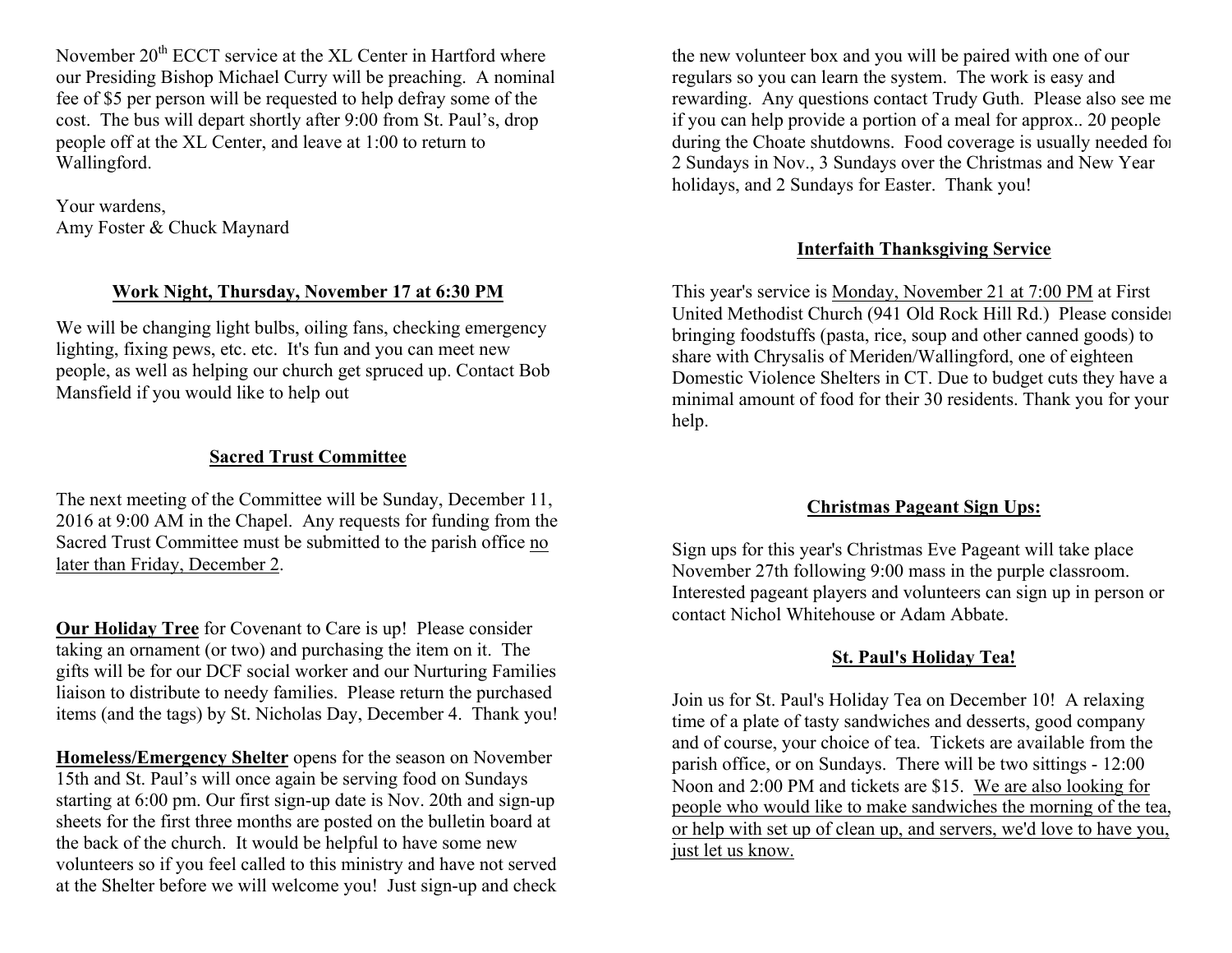**St. Paul's 275th Anniversary Ornaments** are for sale! The handcrafted, pewter ornaments depicting St. Paul's Church were drawn and designed by Dan Lyon and custom made by Woodbury Pewterers, Inc. Each ornament sells for \$10. Contact Carole Ireland for more information.



#### **THANKSGIVING BASKETS**

If you are interested in coordinating the Thanksgiving baskets, please contact me. I will not be doing it this year and am happy to share with you what it involved. It isn't difficult, but takes a bit of planning. Our home-bound parishioners are always so appreciative of the fruit baskets. Please consider this way of serving the parish. Thanks.

**GIRLS' FRIENDLY SOCIETY**

St. Paul's G.F.S. branch would like to thank all those who have already donated educational supplies for IRIS (Integrated Refugee & Immigrant Services). As families arrive throughout the year IRIS gives the children a backpack filled with the supplies needed to begin their school careers in the U.S.A.

A note from the IRIS Newsletter said that they had processed as many families during the month of July, 2016 as were processed in all of 2015. This shows that the supplies are very much needed.

This GFS Mission Project continues through 2016 so there is still the opportunity to donate supplies in the collection box in the rear of the church near the font.

Thank you for your help!

#### **SCHOOL SUPPLIES NEEDED**

**Back Packs; Notebooks; Loose Leaf Paper; Binders; Folders; Pencil Boxes; Pencils; Pens; Highlighters; Glue Sticks; Graphing Calculators; Pencil Sharpeners; Scissors; Colored Pencils; Crayons; Rulers; Erasers; Beginner Reading Books**

In other news, the St. Paul's Branch of the Girls' Friendly Society meets at the church twice a month and welcomes girls beginning at age 5. Our next meeting of this school year is **Tuesday, November 15, 2016 from 6:30 to 8:00 pm** in the classroom. A complete schedule of meetings through December will be e-mailed to all families.

**\_\_\_\_\_\_\_\_\_\_\_\_\_\_\_\_\_\_\_\_\_\_\_\_\_\_\_\_\_\_\_\_\_\_\_\_\_\_\_\_\_\_\_\_\_\_\_\_\_\_\_\_\_\_**

We look forward to seeing all returning members and welcoming new ones!

See you all soon!! Karen Rowe, Branch Advisor & Jane Smith, Leader

#### **Holy Baptism**

The Sacrament of Holy Baptism will be celebrated on the following Feast Days: Baptism of Jesus (January 8, 2017), and Easter Vigil (April 15, 2017). Preparation for this celebration of Christian initiation includes a formal application and participation of parents and godparents in our Baptism Workshop and Rehearsal. Please direct any inquiries to the Rector at 203-269- 5050 or rector@stpaulswallingford.org.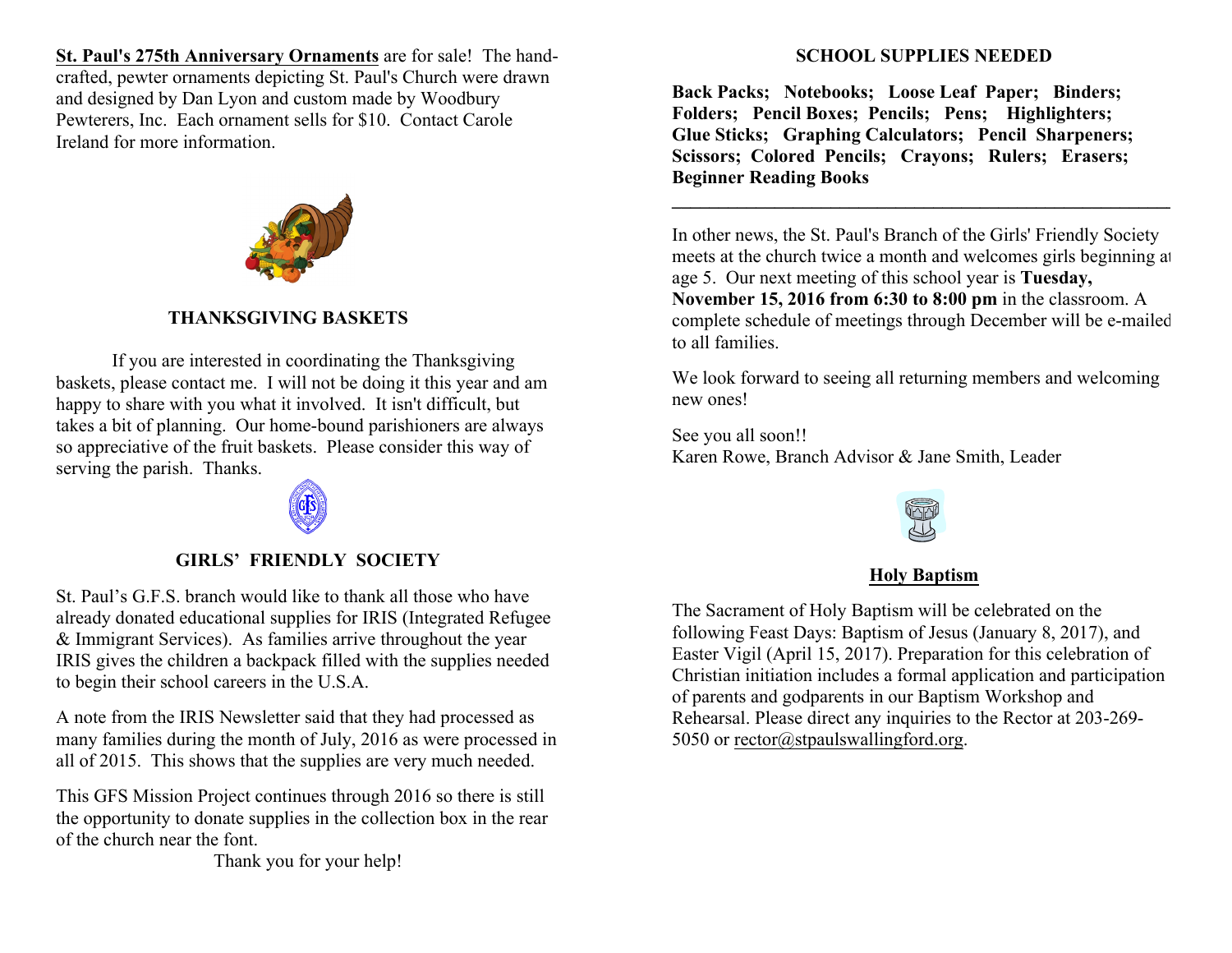#### **Church Open for Prayer & Reflection Wednesdays 10 AM - 1 PM**

Wednesdays from 10:00 AM - 1:00 PM, take some time for reflection and prayer on Wednesdays any times between 10 AM and 1PM. ALL are welcome to come and stay for as little or as much of the time as needed. Help spread the word!

#### **Diaper Sundays!**

Our monthly ministry to assist young families with diapers through Nurturing Connections at the Community Health Center in Meriden could use a volunteer or two to assist with purchasing and delivering diapers for needy young families. Each volunteer usually purchases and delivers the diapers once every 3--4 months depending on the number of volunteers. It is a rewarding and much needed service and is not time consuming. If anyone would like to join our team of volunteers or have any questions as to what is involved, please contact Pat Sousa at 203-213-6594

#### **Minister Schedule**

#### **To all who serve on Sunday**

I will be scheduling Christmas Eve, both services, Christmas Day, ( Sunday) ; January 1st ( Sunday) as well as January 8,15 and 22, 2017 in the December Newsletter.

I need to know **which service on Christmas Eve you will be available to serve** as well as the other dates listed above. If you are NOT available, please give me that information as well. Some have given me this information already and I thank you very much.

If I do not have this information by November 20th you may be scheduled for dates that you are unavailable and if that happens, you will be responsible for getting your own substitute. Remember, **I need this information by November 20, 2016 .**

Thank you in advance, Jane Smith

**THRIFT SHOP** -- The thrift shop volunteers have been busy! We are blessed w/generous donations! We do need more volunteers though; especially those who can work the shop 10 AM to 1 PM on Thursday, Friday and Saturday. Three hours per month would be a great help to us and is a nice idea of stewardship for the upcoming New Year! The shop is such a great resource for the church and the Wallingford community. Contact Alesia Manicone for further information.



PASTORS OF THE EARLY YEARS

Mr. Wildman's long rectorship set a new precedent. In the nineteenth century at least seventeen clergy had served St. Paul's. Following Mr. Wildman, the twentieth century saw only five rectors serve the parish!

The Re, Arthur P. Greenleaf followed Mr. Wildman. Rev. Greenleaf was born in New Orleans and graduated from New York's General Theological Seminary in 1881. He served parishes in Louisiana, Illinois, Michigan, and Massachusetts before coming to Wallingford. Mr. Greenleaf was very active in community affairs. He served the Red Cross and the Boys' Club. He was a member of Rotary and Compass Lodge A.F. & A. M.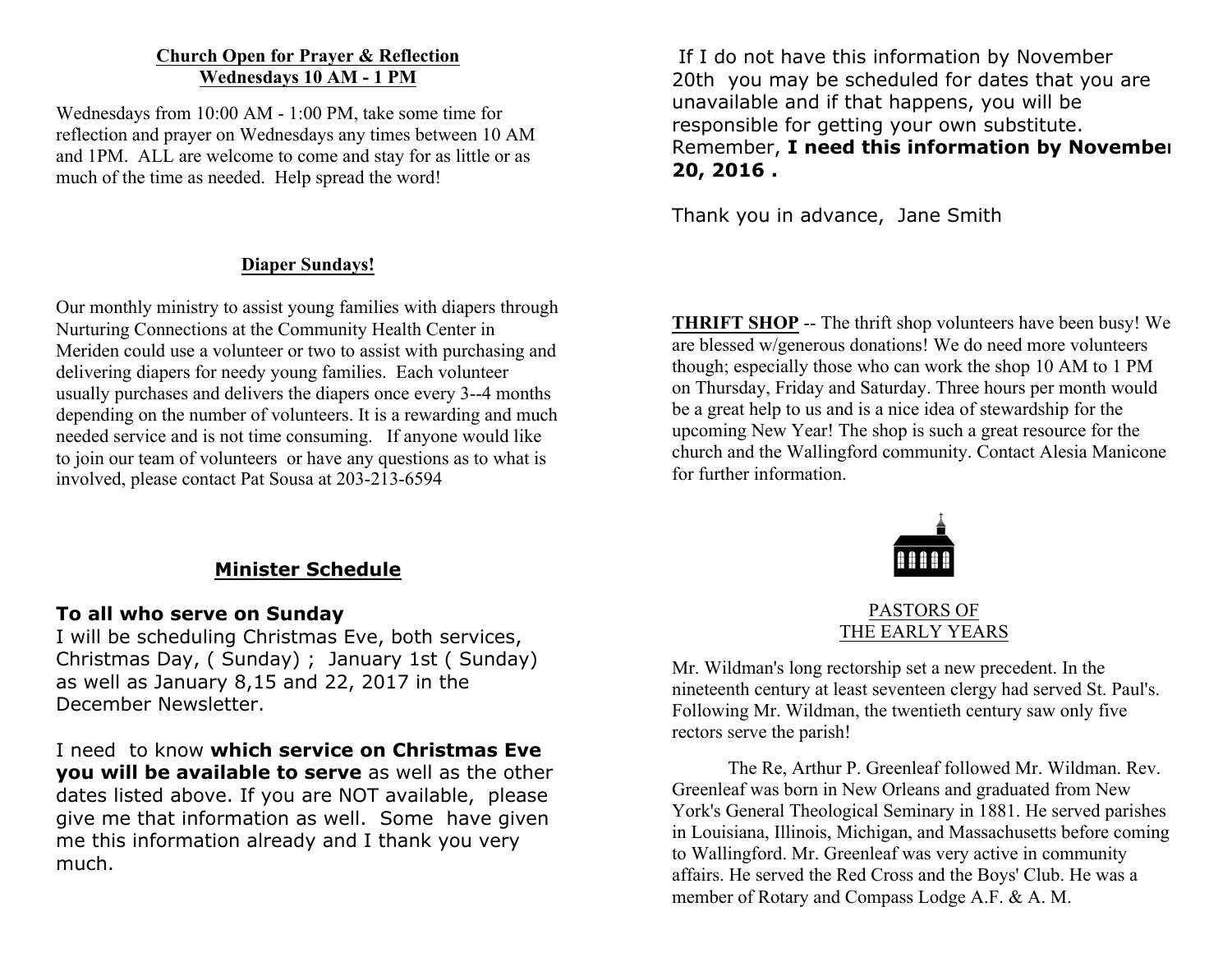In 1914 the Girl's Friendly Society was organized by Mrs. Herschel Tabor. Choate School had no chapel of its own, so the boys marched to St. Paul's for services on Sunday afternoons. After the school built their own chapel, and in appreciation for the long and warm hospitality of St. Paul's, the school presented Mr. Greenleaf with an automobile. In 1925 Mr. Greenleaf resigned as pastor to become Chaplain and Librarian at Choate.

The Rev. Donald W. Greene became the next rector at S. Paul's. He was born in Logan, Utah, and had graduated from General Theological Seminary. He had previously served parishes in upper New York, Bridgeport, and Bethel. Mr. Greene stated in one sermon that "A friend told me before I came that the people of this parish were known for their faithfulness and devotion to church customs and traditions.... . I have learned that that reputation is based on fact" (I hope that we still practice these ideals.)

Mr. Greene worked extensively with the young people of the parish. In 1931 seventy-three pupils were commended for perfect attendance at Sunday School, and twenty people were confirmed. Mr. Greene served as Chaplain at the Masonic Home and at Gaylord Sanatorium. He was also very active in the diocese. The Rev. William Beardsley preached a sermon in 1941 on the 200th Anniversary of St. Paul's. In it he said that " You have a noble past to live up to, a rich record to emulate and surpass."

Mr. Greene resigned in 1948.



**St. Paul's 275th Anniversary Ornaments** will be on sale soon. The hand-crafted, pewter ornaments depicting St. Paul's Church were drawn and designed by Dan Lyon and custom made by Woodbury Pewterer's, Inc. The ornament project has been made possible through a very generous gift from the Page Family in memory of their parents Dennis & Louise Page. Each ornament sells for \$10. Contact Carole Ireland for more information at 203- 988-7405.

**Readers – Ushers – Crucifers – Acolytes – Chalice Bearers!** Please check your schedules for services and times you are serving. If you are unable to fulfill your obligation, please obtain a substitute for yourself! If you would also inform the parish office of any changes it would be greatly appreciated! Thank you.

> **Times for St. Paul's Sunday Service Comcast Cable Channel 18 Frontier Channel 99 www.WPAA.TV** - **WPAA on the Internet Sunday - 5:00 PM Monday - 8:00 AM Wednesday - 2:00 PM Saturday - 7:00 PM**